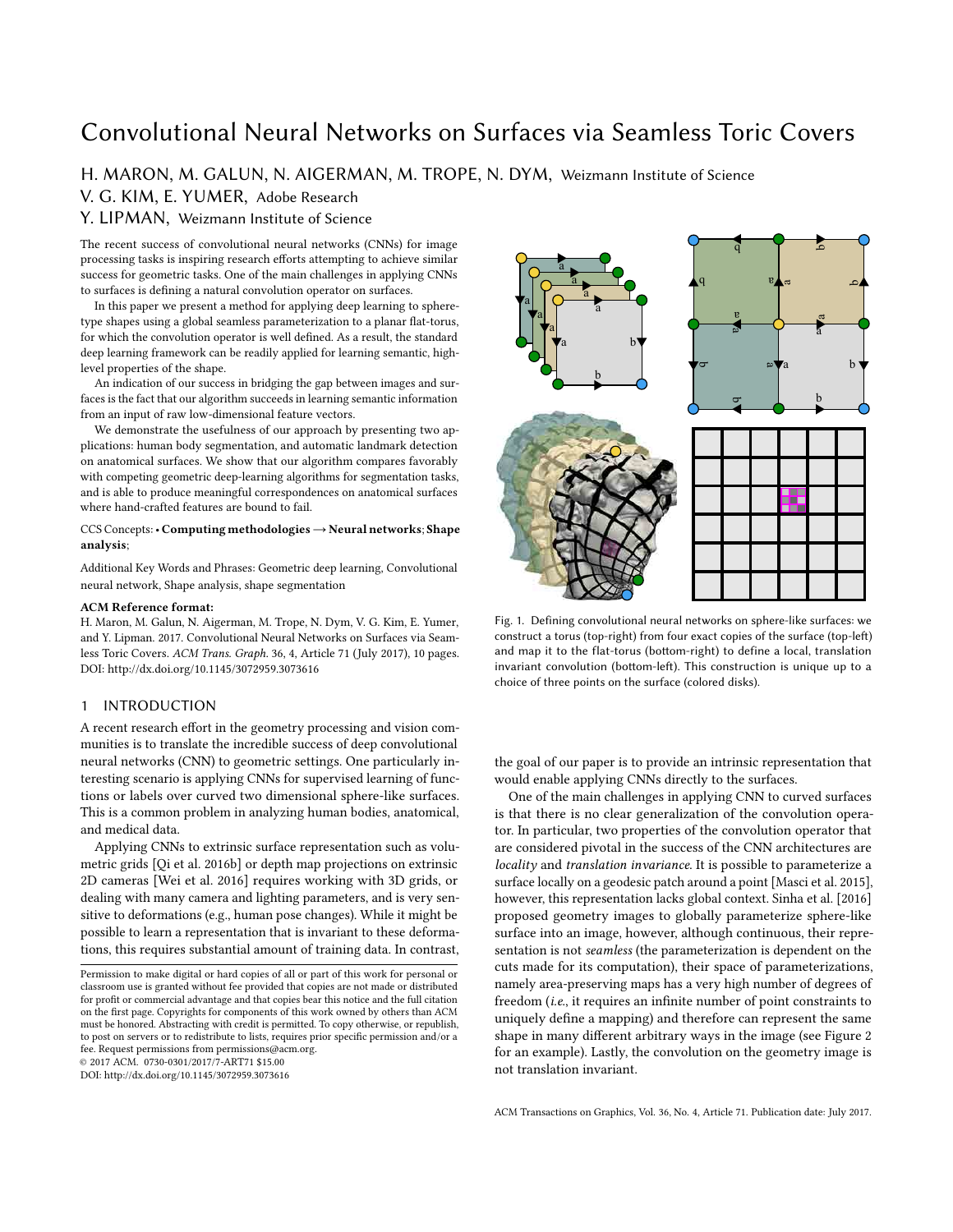Defining a local translation invariant convolution operator on surfaces is not trivial. The first hurdle is topological: the only surface type for which a translation invariant convolution is well defined is the torus (this will be explained in Section 4). However, clearly it is not possible to map sphere-like surfaces to a torus without introducing discontinuities, that is, mapping some neighboring points on the surface to distant ones on the torus. Information will propagate differently through discontinuities and locality of the convolution would be lost. The second difficulty is geometric: We want mappings to be consistent enough across different surfaces, so that mapped test surfaces look similar to training surfaces. This is related to the space of mappings, or in other words, the number of degrees of freedom that are needed to prescribe a unique map, up to translation of the torus. The more parameters one needs the harder it is to learn from these mappings (e.g., in the worst case, target position of every source point could be a degree of freedom).

We tackle these challenges with a topological construction: instead of dealing with the original sphere-like surface we construct a cover of the surface that is made out of four exact copies of the surface and has the topology of the torus, see Figure 1 - top row. Furthermore, we show that this torus can be mapped conformally (preserving orthogonal directions) to the flat torus using a very efficient algorithm. This defines a local translation invariant convolution on the 4-cover, see example of a single convolution stencil in Figure 1 - bottom row. This construction is unique up to a choice of three points on the surface; the convolution depicted in Figure 1 is created by the three points (shown as colored disks) in the bottom-left inset.

This construction provides a six dimensional space of seamless convolutions on a sphere-like surface: Every choice of a triplet of points corresponds to a unique conformal map which in turn defines a convolution operator, or equivalently, a conformal flat-torus structure on the 4-cover of the surface. Since isometries are in particular conformal maps this construction is also invariant to isometric deformations of the shapes. The relatively low dimension of the convolution space allows efficient sampling of this space in the context of data augmentation. The conformality preserves the directionality of the translation directions on the flat-torus but introduces scale changes; in that sense the triplet acts as a magnifying glass zooming into different parts of the surface.

We employ the above constructions for supervised learning over surfaces. Our goal is to learn a non-linear relation between "easy" vector valued functions over surfaces (e.g., coordinate functions, normals, curvature or other commonly used geometric features) and target "hard" vector valued functions (e.g., semantic segmentation or landmark labeling). The conformal map from the 4-cover to the flat-torus will be used to seamlessly transfer these functions to the flat-torus which will be used as our domain for training. To leverage existing image-based CNN architecture and optimization algorithms on the flat-torus domain, we provide three novel technical components: (i) A cyclic-padding layer replaces zero padding to achieve fully-translational invariance over the flat-torus; (ii) a projection layer on the function space of the surface to properly map functions between the original surface and its 4-cover, and (iii) an aggregation procedure to infer prediction from multiple triplets.

Experiments show that our method is able to learn and generalize semantic functions better than state of the art geometric learning approaches in segmentation tasks. Furthermore, it can use only basic local data (Euclidean coordinates, curvature, normals) to achieve high success rate, demonstrating ability to learn high-level features from a low-level signal. This is the key advantage of defining a local translation invariant convolution operator. Finally, it is easy to implement and is fully compatible with current standard CNN implementations for images.

## 2 PREVIOUS WORK

Recent advances in convolutional neural networks (CNNs) motivated many researchers to apply these methods to geometric data. Extrinsic representations, such as 3D volumetric grid [Qi et al. 2016b; Wu et al. 2015], 2D projections [Kalogerakis et al. 2016; Su et al. 2015; Wei et al. 2016], or point coordinates [Qi et al. 2016a], have many shortcomings when analyzing non-rigid 2D manifolds: they are sensitive to articulations, they do not leverage the intrinsic structure of the geometry, and only allow very coarse representations. While these limitations can be addressed by analyzing the manifolds directly, applying CNNs to surfaces is challenging because they do not come with a planar parameterization, and thus are not directly suitable for deep learning. One possible way to address this limitation is to represent a surface as a graph of triangles and use spectral convolutions [Bruna et al. 2013; Defferrard et al. 2016; Henaff et al. 2015]. However, this representation does not take advantage of the fact that we are analyzing 2-manifold that can be parameterized in 2D domain. Another disadvantage of spectral methods (which is targeted by [Yi et al. 2016]) is their difficulty with cross-shape learning which stems from the fact that the spectral decomposition of each shape can be inconsistent. We next discuss existing techniques which preform deep learning on 2-manifolds and parameterization methods they use.

For segmentation task, Guo et al. [2015] proposed to lay out per-triangle features to a single 2D grid, and used CNN to classify each triangle. This approach cannot use contextual information on relationships between different triangles on the same surface unless this relationships are encoded in the input features.

The first paper adapting neural networks to surfaces, Masci et al. [2015], use local geodesic polar coordinates to parameterize a surface patch around a point; and map features to this patch. This parameterization requires modifying the traditional convolution filter to account for angular coordinate ambiguity, essentially ignoring patch orientation. In a follow up work, [Boscaini et al. 2016] use anisotropic heat kernels in order to generate a local description of the input function and incorporate orientation.

For classification tasks, Sinha et al. [2016] parameterize the entire surface using geometry images [Praun and Hoppe 2003] combined with spherical area-preserving parameterizations. As mentioned briefly above, geometry images are not seamless and introduce a direction jump at the cut, see Figure 2. Additionally, the convolution over the geometry image is not translation invariant since it represents a sphere-like topology. Finally, since geometry images are computed using area-preserving mappings, which have an infinite number of degrees of freedom, they can produce a wide variability of different planar realizations which will make the learning process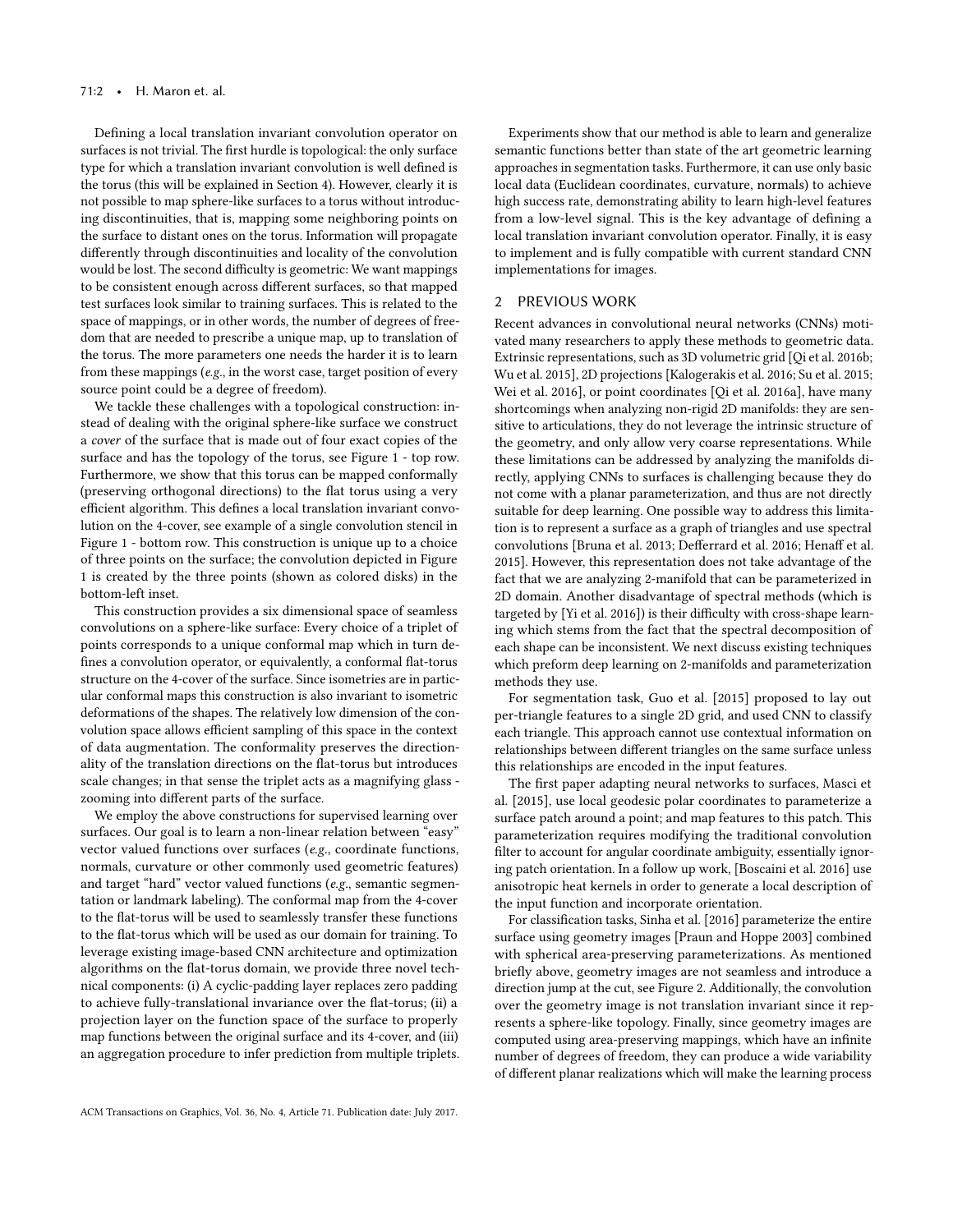

Fig. 2. Parameterization produced by the geometry image method of [Sinha et al. 2016]; the parameterization is not seamless as the isolines break at the dashed image boundary (right); although the parameterization preserves area it produces large variability in shape.

more challenging. See, for example, how one of the hands (green) and one of the legs (blue) are strongly sheared in Figure 2 (one copy of the surface is marked with dashed square; all four corners correspond to one of the legs). Lastly, their parameterization algorithm is not guaranteed to produce a bijective embedding and can cause different parts of the surface to overlap in the geometry image, e.g., only one of the hands is visible in the geometry image in Figure 2.

In contrast to the methods described above, we propose a seamless parameterization technique that maps the surface to a flat torus, thus providing a well-defined convolution everywhere. Our map is uniquely defined by selection of 3 points on the surface, providing a relatively small space of possible parameterizations which makes learning easier. Our map computation routine is very effective, as we only need to solve a sparse system of linear equations per triplet of points.

## 3 METHOD

Convolutional neural networks (CNN) is a specific family of neural networks that leverages the spatial relationships of local regions using mostly convolutional layers. Deep CNN's with multiple consecutive convolutions followed by nonlinear functions have shown to be immensely successful in image understanding [Krizhevsky et al. 2012]. Our goal is to adapt CNN architectures to geometric surfaces.

## 3.1 Overview

Problem definition. Our training data consists of a set of triplets  $\{(S_i, x_i, y_i)\}_{i \in I}$  of sphere-like surface meshes  $S_i \subset \mathbb{R}^3$ , "easy" d-<br>unchanged functions surply surface S, denoted  $y \in \mathcal{F}(S, \mathbb{R}^d)$ , xi, Yi)}<sub>i∈l</sub><br>or yoluod fu vector valued functions over the surface  $S_i$ , denoted  $x_i \in \mathcal{F}(S_i, \mathbb{R}^d)$ ,<br>and ground-truth "hard" functions  $y_i \in \mathcal{F}(S_i, \Gamma)$  where  $\Gamma$ and ground-truth "hard" functions  $y_i \in \mathcal{F}(\mathcal{S}_i, \mathcal{L})$ , where  $\mathcal{L} =$ <br> $\{1, \ldots, l\}$  is a label set. By "easy" functions we mean functions that  $\{1, \ldots, L\}$  is a label set. By "easy" functions we mean functions that can be computed efficiently over the surfaces, such as coordinate functions, curvature, normals or shape features; by "hard" we mean functions for which no simple algorithm exists, such as a semantic label (e.g., object part) that has to be prescribed manually.

Our goal is to find a non-linear mapping relating the "easy" and "hard" functions on surfaces. Mathematically we are looking for a function  $F$ ,

$$
F: \mathcal{F}(\mathcal{S}_i, \mathbb{R}^d) \to \mathcal{F}(\mathcal{S}_i, \mathbb{R}^L)
$$
(1)

that takes as input a *d*-vector valued ("easy") function over a surface  $S_1$  and produces a confidence  $I_2$  vector valued ("bard") function  $S_i$  and produces a confidence L-vector valued ("hard") function over the same surface. That is, it produces a vector of confidences Figure 1. The label  $y_i[p] \in \mathcal{L}$  (i.e., the maximal value in  $F(x_i)[p]$  is achieved<br>at its will the coordinate)  $[\rho] \in \mathbb{R}^L_+$  per point  $p \in S_i$  that correctly predicts its ground-<br>blobal  $u$  [bl  $\in$  f (i.e. the maximal value in  $E(x)$ ][bl is achieved at its  $y_i[p]$ -th coordinate).

CNN on the flat-torus  $T$ . While CNN is a powerful tool for mapping "easy" to "hard" functions, existing architectures cannot run directly over S. Therefore we propose to transfer functions to a flat torus<sup>1</sup>, denoted  $\mathcal T$ , and train CNN over that domain. The flat torus space is favorable since we can use a traditional CNN with 2D convolutions directly to solve the problem over  $\mathcal T$ , by discretizing the flat torus space as an  $m \times n$  grid (we used  $m = n = 512$ ).

Mapping  $S$  to  $T$  is not trivial because these two domains have different topologies. We address this issue by considering a new topological construction  $\mathcal{S}^4$  (Section 3.2). The domain  $\mathcal{S}^4$  consists of four copies of the surface cut in the same way to a disk topology and stitched together to one (boundaryless) torus-like surface. We map  $S<sup>4</sup>$  conformally to the plane, where these 4 surface copies seamlessly tile the flat-torus. Note that this mapping is not unique, and is defined by a triplet of points on S. Each triplet provides a different image over  $\mathcal T$  where resolution (surface area scaling) is non-uniform, and varies over S.

We address the mapping ambiguity by modifying network architecture, training data, and the way we interpret the network output (Section 3.3). First, we add a new cyclic-padding layer enabling translation-invariant convolutions (i.e., invariance to torus symmetry). Second, we incorporate a projection operator layer that ensures that our network's output is invariant to symmetries of  $\mathcal{S}^4$ (i.e., multiple copies of the input surface). Both of these layers are differentiable and support end-to-end training. Third, we sample multiple triplets to produce multiple training images over  $\mathcal T$ , substantially augmenting our training data. And finally, as we analyze a surface at test time, we aggregate several predictions over the surface (produced with different triplets).

## 3.2 Transferring functions between S and  $\mathcal T$

A key component of our approach is transferring functions between the surface  $S$  and flat torus  $T$ . That is, given a function  $x_i$  over the surface  $S_i$  we want to transfer it to the flat-torus in a seamless way that preserves locality and topological (i.e., neighboring) relations. We also want this transfer to be as-unique-as-possible and invariant to isometric deformations of  $S_i$  to avoid the need for unnecessary data augmentation. We next show that there is a unique transfer operator for a given triplet of points  $\mathcal{P} = \{p_1, p_2, p_3\} \subset \mathcal{S}_i$ .<br>Since  $S$  and  $\mathcal{T}$  have different topologies to exact a desire

erator for a given triplet of points  $\mathcal{P} = \{p_1, p_2, p_3\} \subset \mathcal{S}_i$ .<br>Since  $\mathcal S$  and  $\mathcal T$  have different topologies, to create a desired seamless map between these two domains we define an intermediate surface,  $\mathcal{S}^4$ , a torus-type 4-cover of  $\mathcal S$  (branched cover, similarly to [Kälberer et al. 2007]). To create  $S^4$  we first make four copies of the

<sup>&</sup>lt;sup>1</sup>The flat-torus is the planar square  $[0, 1]^2$  with its opposite sides identified.

ACM Transactions on Graphics, Vol. 36, No. 4, Article 71. Publication date: July 2017.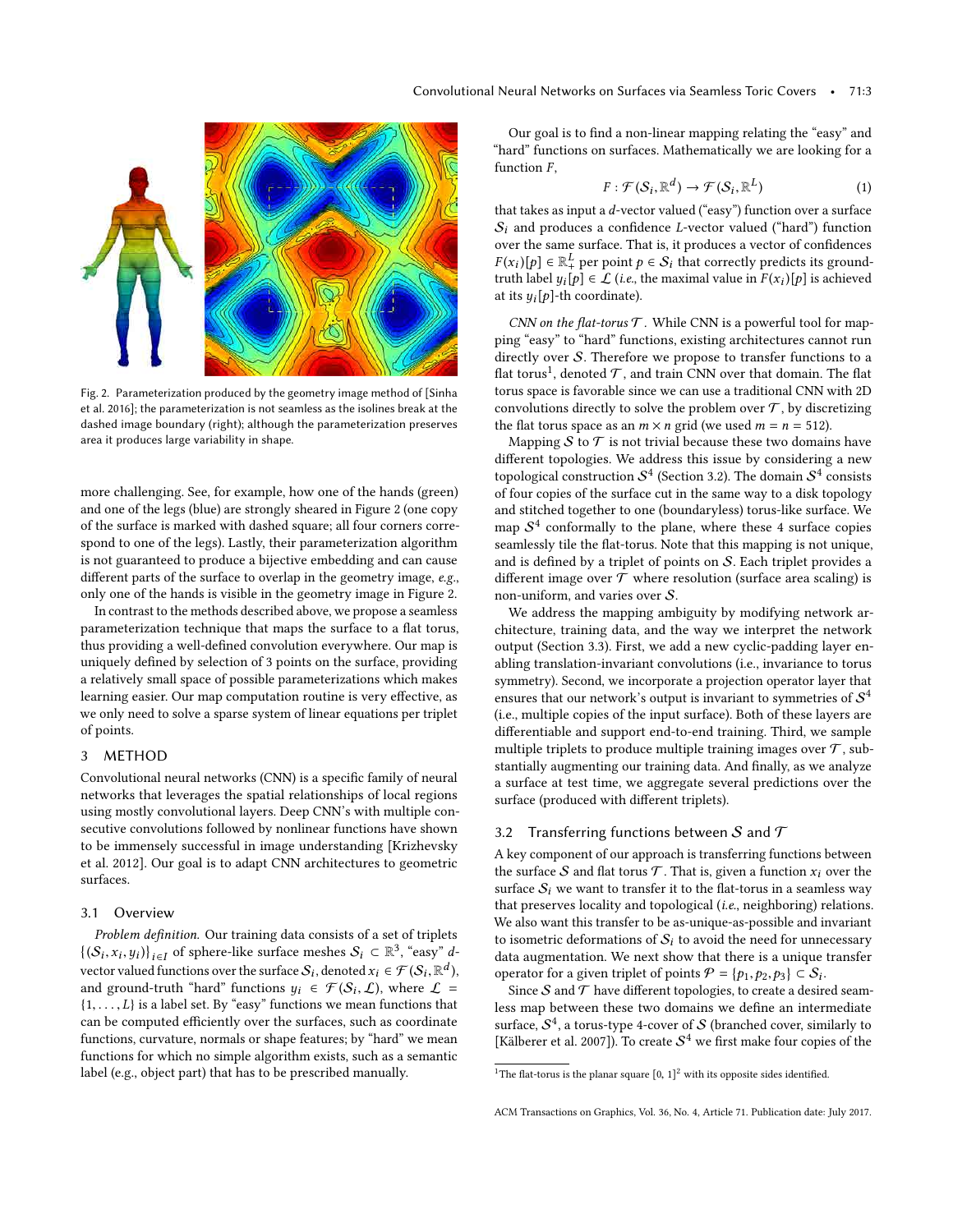#### 71:4 • H. Maron et. al.



Fig. 3. Computing the flat-torus structure (middle) on a 4-cover of a spheretype surface (left) defined by prescribing three points (colored disks). The right inset shows the flat-torus resulted from a different triplet choice.

surface and cut each one along the path

$$
p_1 \xrightarrow{a} p_2 \xrightarrow{b} p_3
$$

to obtain disk-like surfaces (Figure 3, left). Next, we stitch the four surfaces according to the instructions shown in Figure 1, top-right, to get a torus-like surface,  $\mathcal{S}^4$ . Note that this construction is indifferent to the actual cuts used (e.g.,  $a, b$  in Figure 3) and different cuts would produce the same surface  $S<sup>4</sup>$ . Lastly, we compute a map  $\Phi_{\mathcal{P}}: \mathcal{S}^4 \to \mathcal{T}$  taking  $\mathcal{S}^4$  conformally to  $\mathcal{T}$  (see Figure 3, middle). In practice, we compute this map by first mapping a single disk-like practice, we compute this map by first mapping a single disk-like copy of  $\mathcal S$  in  $\mathcal S^4$  (e.g., Figure 3, left) to the plane using the method in [Aigerman and Lipman 2015] (we used the  $\{\pi/2, \pi, \pi/2\}$  orbifold) followed by duplicating the resulting planar mesh until we cover the representative square tile of the flat torus, namely  $[0, 1]^2$ . For weights we used cotan weights with negative values clanned to weights we used cotan weights with negative values clamped to  $10^{-2}$  to ensure positivity and hence bijective mapping. Per triplet  $P$ , this approximately-conformal map can be computed very efficiently by solving a sparse system of linear equations, where the resulting map defines a 2D position for each vertex of the disk-like S.

We use  $\Phi_P$  to transfer functions between the surface S and the flat-torus T. Given a function  $x \in \mathcal{F}(S, \mathbb{R}^d)$  we define its *push-*<br>forward to the flat torus, push- $(x) \in \mathbb{R}^{m \times n \times d}$  by forward to the flat-torus,  $\text{push}_{\mathcal{P}}(x) \in \mathbb{R}^{m \times n \times d}$ , by

$$
\mathrm{push}_{\mathcal{P}}(x) = x \circ \Psi \circ \Phi_{\mathcal{P}}^{-1},\tag{2}
$$

where  $\Psi : S^4 \to S$  is the projection map taking each point in  $S^4$  to its corresponding point in  $S$ . That is, given a call (i.e. pixel)  $\mathcal{S}^4$  to its corresponding point in  $\mathcal{S}.$  That is, given a cell (*i.e.*, pixel) on the discretized torus, we map its centroid to  $\mathcal{S}^4$  via the map  $\Phi_{\rm p}$ ), such a strong terms of the corresponding d-dimensional vector value to the cell.<br>In practice, we use Matlab's "patch" command to generate each  $^{-1}_{\mathcal{P}}$ , and then to *S* via the map Ψ. We evaluate x at that point and series the corresponding *d* dimensional vector value to the call In practice, we use Matlab's "patch" command to generate each channel of push $\varphi(x)$ . Figure 4 visualizes "easy" functions x and their push-forward to  $\mathcal T$ .

An interesting alternative to the above construction of  $\mathcal{S}^4$  and the mapping to the flat torus  $\mathcal{S}^4\mapsto\mathcal{T}$  would be to use a single copy of the surface,  $S$ , and a mapping to a sphere-type flat representation (Euclidean orbifold)  $S \mapsto O$ . This corresponds to taking one quarter of the flat torus (e.g., upper left quarter of the squares in Figure 4). Although this representation is more compact it will not be topologically correct as the convolution kernels will be applied in different orientations to points on different sides of the cut.



Fig. 4. Visualization of "easy" functions on the surface (top-row) and their pushed version on the flat-torus (bottom-row). We show three examples of functions we use as input to the network: (a) average geodesic distance (left), (b) the  $x$  component of the surface normal (middle), and (c) Wave Kernel Signature [Aubry et al. 2011]. The blowup shows the face area, illustrating that the input functions capture relevant information in the shape.

#### 3.3 Neural Networks on the flat-torus  $\mathcal T$

Now that we are able to map functions between  $\mathcal S$  and  $\mathcal T$  we explain how we train CNN over the flat torus. A CNN over the flat-torus is defined as a non-linear function taking d-vector valued functions over the torus to L-vector valued function over the torus. Therefore we denote:

$$
f(\cdot, w) : \mathbb{R}^{m \times n \times d} \to \mathbb{R}^{m \times n \times L},
$$
\n(3)

where  $w$  denotes the network parameters.<br>We first describe the appropriate archi-

We first describe the appropriate architecture for  $f$  on  ${\mathcal T}$  that takes into account translational symmetries of  ${\mathcal T}$  and the fact it is covered by four copies of the surface (i.e.,  $S^4$ ). To train f, we use multiple triplets  $P_1$ , to push training examples on the surface  $(S_1, S_2, u_1)$ tiple triplets  $\mathcal{P}_k$  to push training examples on the surface  $(\mathcal{S}_i)$ <br>to the flat-torus, augmenting our training data by manning the to the flat-torus, augmenting our training data by mapping the same surface in different ways. We use these training examples to optimize for <sup>w</sup>, parameters of the CNN. Lastly, we explain how our trained network can be used to analyze an input test shape.

Network architecture for CNN on  $T$ . The input and output of the network  $f(\cdot, w)$  is represented in the form of discrete two dimensional images, and there are many state-of-the-art network architectures that have proven highly successful for this type of data. In this work, we used the FCN32 CNN architecture of [Long et al. 2015] with two main differences: First, since we need  $f$  to be fully-translation invariant and well-defined on the flat-torus we employ a cyclic padding instead of the standard zero padding used for images. This is crucial for seamless learning (as demonstrated by experiments in Section 5). Second, since there are 4 copies of  $\mathcal S$  in  $\mathcal S^4$ , several predictions over the flat-torus might correspond to the same point on  $S$ . Thus, for the final output of the network  $f(\cdot, w) \in \mathbb{R}^{m \times n \times L}$  to be well-defined on S (so that we can use<br>puch<sup>-1</sup>) we incorporate a projection operator that considers values push−<sup>1</sup> ) we incorporate a projection operator that considers values in the  $m \times n$  grid that correspond to the same point in S and replaces them with their max. Similar to standard pooling layers, averaging corresponding values resulted in inferior results. We implemented two differentiable layers that correspond to these modifications, enabling end-to-end learning for  $f(\cdot, w)$ . Figure 5 shows the new layers and their incorporation in the network's architecture.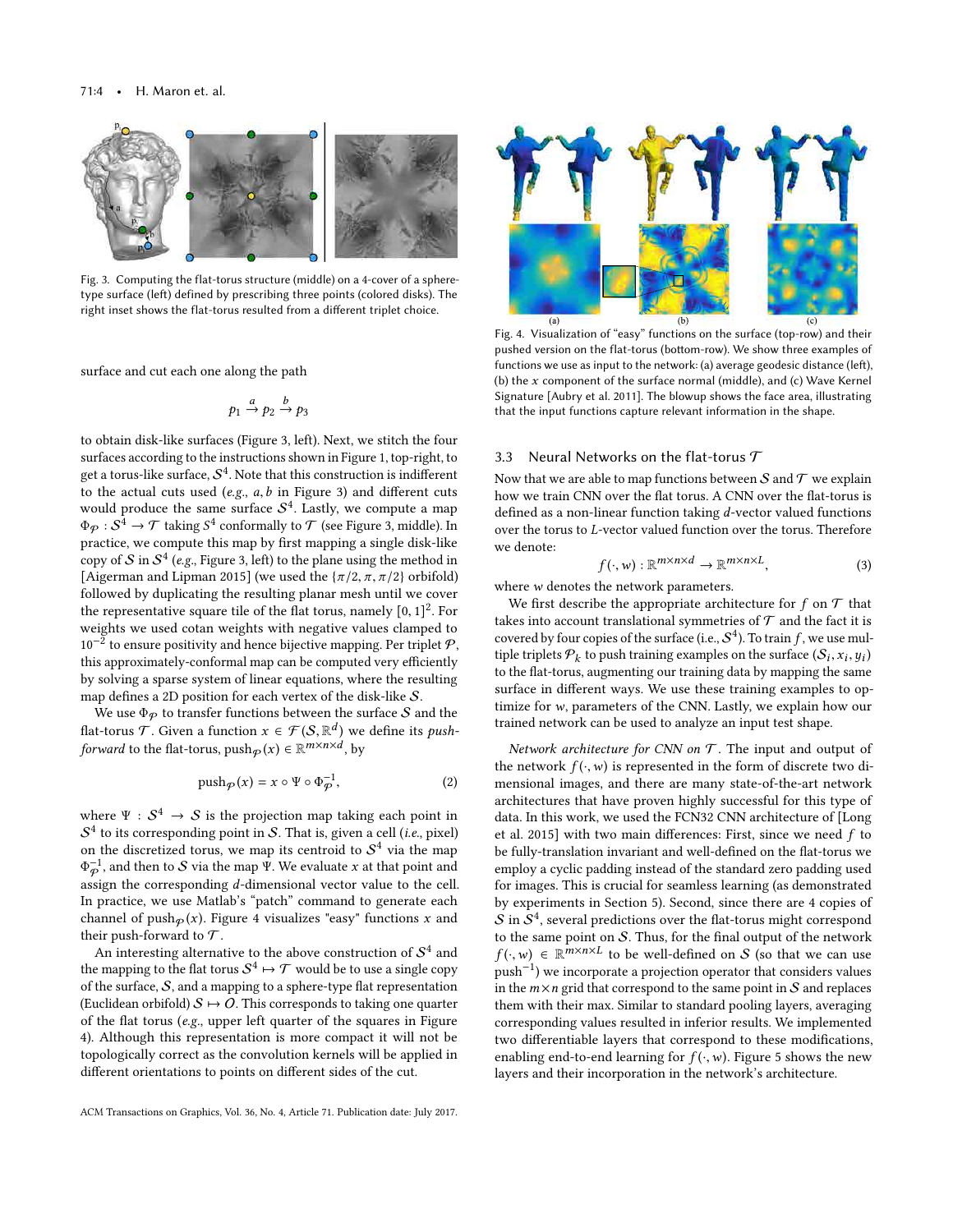

Fig. 5. Top: Segmentation network architecture where  $CB$  denotes a convolutional block, and PB denotes a projection block. Bottom: Breakdown of the convolutional and projection blocks. Our network has two new layer types: the cyclic padding layer in each convolutional block, and the final projection layer.

We note that the max-projection layer mentioned above has certain resemblance to the TI-pooling operator introduced in [Laptev et al. 2016] which pools over corresponding pixels of multiple transformed versions of the input image and aim at learning transformation invariant features. In contrast, our layer pools over corresponding points on the surface in order to get a single prediction at every point on the surface.

Data generation. To train the network, we first need to push the training data to images defined over the flat-torus  $\mathcal T$ . Given training data  $\{(S_i, x_i, y_i)\}_{i \in I}$ , for each *i* we sample  $\rho$  triplets  $P =$ <br>(b) for  $S_i$ , from  $S_i \times S_i \times S_j$ . Then for each  $P$  we create a training data  $\{(\mathcal{S}_i, x_i, y_i)\}_{i \in I}$ , for each t we sample  $\rho$  triplets  $\mathcal{S} = (p_1, p_2, p_3) \subset \mathcal{S}_i$  from  $\mathcal{S}_i \times \mathcal{S}_i \times \mathcal{S}_i$ . Then for each  $\mathcal{P}$  we create a pair

$$
(X_k, Y_k) = (\text{push}_{\mathcal{P}}(x_i), \text{push}_{\mathcal{P}}(y_i)),
$$
\n(4)

where each pair corresponds to training input  $X_k \in \mathbb{R}^{m \times n \times d}$  and  $k$  is an output  $V_k \in \mathbb{R}^{m \times n \times d}$  directly compatible with  $f(x, w)$  and  $k$  is an output  $Y_k \in \mathbb{R}^{m \times n \times L}$  directly compatible with  $f(\cdot, w)$ , and k is an index for  $|I| \times o$  such pairs. The choice of triplets follow the rationale index for  $|I| \times \rho$  such pairs. The choice of triplets follow the rationale of well-covering the surface to allow each point to be represented with a reasonable (=not too low) scale factor at-least in one map. Hence, we sampled a small number (5-20) of uniformly spread points (including the AGD local maxima [Kim et al. 2011]) on the surface and randomly sampled triplets from this set.

Training CNN on  $T$ . We use this data to train CNN by finding locally optimal parameters w with respect to the following loss function:

$$
E(w) = \sum_{k} \sigma\Big(f(X_k, w), Y_k\Big),\tag{5}
$$

where  $\sigma$  is the standard softmax loss per pixel, weighted by  $1/(\delta + \epsilon)$ ; e is the size of the pixel's ground-truth class, and  $\delta = 4000$  is c); c is the size of the pixel's ground-truth class, and  $\delta = 4000$  is a regularizer. We used Matconvnet [Vedaldi and Lenc 2015] for training using its SGD (Stochastic gradient descent) with learning rate of <sup>0</sup>.<sup>0001</sup> as in the original implementation of [Long et al. 2015].



Fig. 6. Aggregating predictions from different triplets (four models on the left; triplets shown as orange disks) to produce final prediction (right). Each triplet serves as a magnifying glass for some local or global part of the surface. Note that on the third shape the third point is on the back side of the model.

We initialized the network with the parameters of FCN32, removing and/or duplicating channels to fit our data dimension.

Aggregating CNN output on  $S$ . Given a new surface  $S$  and corresponding vector valued function  $x$ , we use the trained CNN to define the final predictor  $F$  via:

$$
F(x) = \sum_{\mathcal{P}} S(\mathcal{P}) \odot \text{push}_{\mathcal{P}}^{-1} \Big( f(\text{push}_{\mathcal{P}}(x), w) \Big), \tag{6}
$$

where  $P$  is a triplet from a set of  $\rho$  random triplets,  $S(P)$  is a weight function chosen to compensate for the scale changes induced by the mapping  $\Phi_{\mathcal{P}}$ , and  $\odot$  is pointwise multiplication of functions. The weight function  $S(\mathcal{P})$  is taken to be the scale factor of the mapping  $\Phi_{\mathcal{P}}$ . It is defined at every vertex of the surface using a triangle-area weighted average of the adjacent triangles' scale. Our aggregation method is motivated by the observation that the scale factor can serve as a confidence measure for the CNN prediction at each point of the surface.

Figure 6 depicts an aggregation example where the four left models show the contribution of four different triplets  $P$  visualized using orange disks (gray color corresponds to points with low scale factor), and the model on the right is the final result.

## 4 PROPERTIES

In this section we justify the choice of the flat torus as the target domain and explain the translation invariance of the new convolution operators. Specifically, we show that the convolution operator on  $\mathcal{S}^4$ is invariant to a two dimensional group of conformal translations.

Convolution on the flat torus. We start by considering the Euclidean case, namely the flat torus  $\mathcal T$ . A translation is an isometry  $\tau_v : \mathcal{T} \to \mathcal{T}$  defined by  $\tau_v(x) = x - v$ . Translations act on functions over the torus  $\tau_v : \mathcal{F}(\mathcal{T}, \mathbb{R}) \to \mathcal{F}(\mathcal{T}, \mathbb{R})$  via  $\tau_v(f)(x) =$  $f(\tau_v(x)) = f(x - v)$ . Translation invariance of the convolution operator means it commutes with the translation operator as was just defined:

$$
\tau_{\nu}(f*g)=\tau_{\nu}(f)*g
$$

Conversely, under certain conditions, one can show that a linear and translation invariant operator is a convolution with some fixed function д [Davies 2007]. Therefore, linearity and translation invariance are defining properties of convolution.

ACM Transactions on Graphics, Vol. 36, No. 4, Article 71. Publication date: July 2017.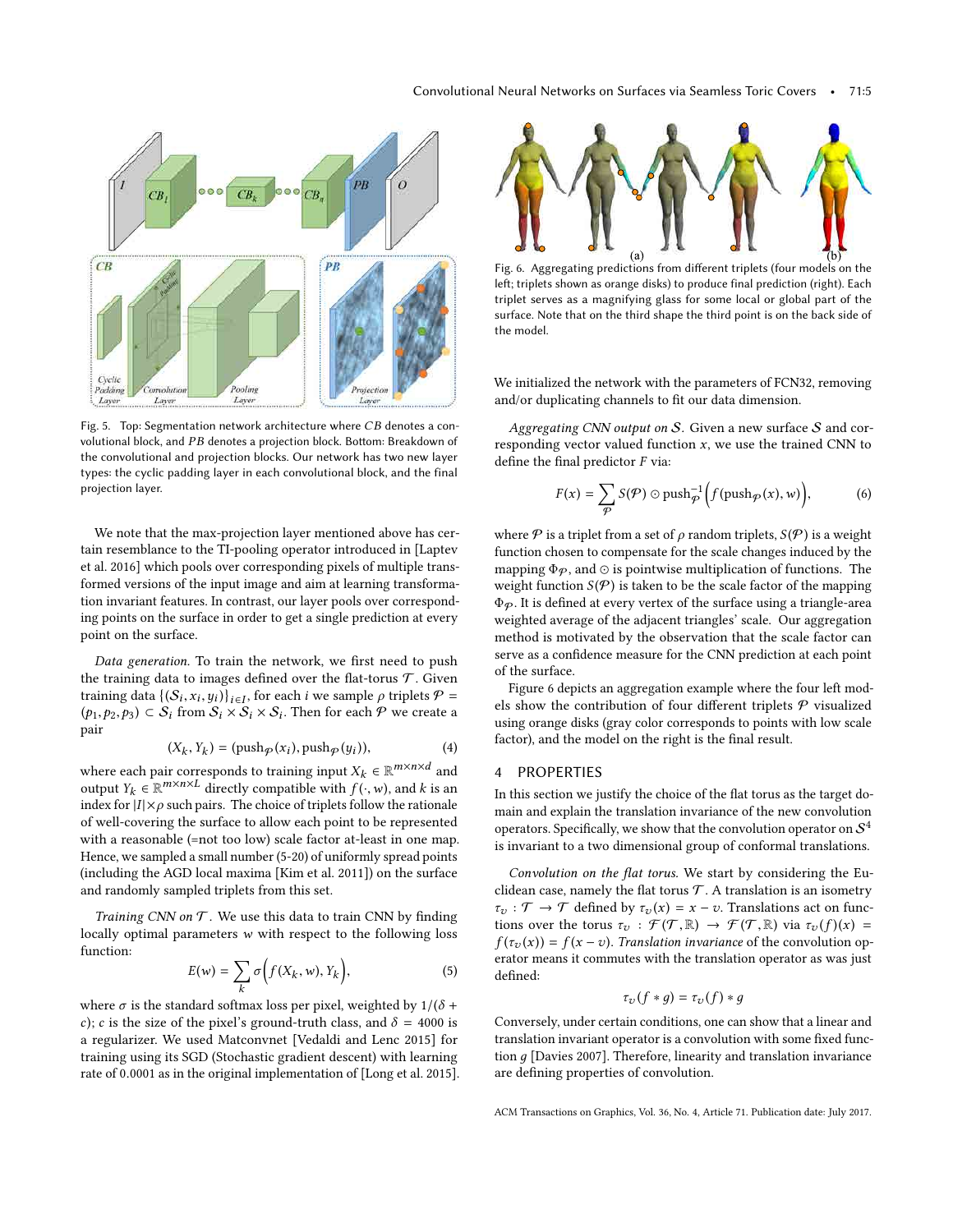#### 71:6 • H. Maron et. al.

Translations on surfaces. To define a convolution operator on a surface  $S$ , a natural requirement is that it would be linear and translation invariant. But what is a translation  $\tau : \mathcal{S} \to \mathcal{S}$ ? In tune with the definition of a surface, a translation on a surface should locally be a Euclidean translation. That is, a flow along a nonvanishing vector field. According to the Poincaré-Hopf Theorem [Milnor 1965] the only surfaces with non-vanishing vector fields are of Euler characteristic zero - in case of closed orientable surfaces, the torus. This implies that the only surfaces on which we can define translations in the above mentioned way are toric.

The pullback convolution. Given two toric (not necessarily flat) surfaces  $\mathcal{T}_1, \mathcal{T}_2$  and a homeomorphism  $\Phi : \mathcal{T}_1 \to \mathcal{T}_2$  one can define a convolution operator  $*_1$  on  $\mathcal{T}_1$  from a convolution operator  $*_2$ defined on  $\mathcal{T}_2$  via

$$
f *_{1} g = ((f \circ \Phi^{-1}) *_{2} (g \circ \Phi^{-1})) \circ \Phi,
$$

The pullback convolution  $*_1$  is linear and translation invariant w.r.t. the *pullback translations*  $\Phi^{-1} \circ \tau \circ \Phi$ , where  $\tau$  represents translations<br>in  $\mathcal{F}_0$  for which  $\star_0$  is invariant to This is proved in the appendix in  $\mathcal{T}_2$  for which  $*_2$  is invariant to. This is proved in the appendix.

In our case  $\mathcal{T}_1 = \mathcal{S}^4$ ,  $\mathcal{T}_2 = \mathcal{T}$  the flat-torus with the Euclidean convolution and translations (modulo 1), and the mapping  $\Phi : \mathcal{S}^4 \to \mathcal{T}$  is a conformal homeomorphism. As the convolution on the flat.  $\mathcal T$  is a conformal homeomorphism. As the convolution on the flattorus is invariant to Euclidean translations  $\tau$  of the type  $x \mapsto x$  −  $v(\text{mod }1)$ , the pullback convolution on  $S^4$  is invariant to the pullback<br>translations  $\Phi^{-1}$  or on Since  $\Phi^{-1}$ , a are all conformal mans, these translations  $\Phi^{-1} \circ \tau \circ \Phi$ . Since  $\Phi$ ,  $\Phi^{-1}$ ,  $\tau$  are all conformal maps, these<br>pullbock translations are conformal maps as well. To visualize an pullback translations are conformal maps as well. To visualize an example of these translations consider Figure 1 (bottom left) and imagine that each square on the David surface moves to a welldefined "right" neighbor.

## 5 EVALUATION

In this section, we compare our method to alternative approaches for surface parameterization and network architecture. We compare to three other methods: The first two methods focus on the parameterization component of our algorithm, the last one on the architecture:

- (i) GIM where we used the geometry images parameterization method of [Sinha et al. 2016] followed by application of the FCN32 network [Long et al. 2015]. To the best of our knowledge this is the only parameterization method used with CNNs.
- (ii) Tutte we consider parameterization using Tutte's embedding [Tutte 1963] to the unit square followed by application of the FCN32 network [Long et al. 2015]. To generate the embedding, we use the same cut as in our method and map the boundary in a length-preserving manner (up to global scale) to the boundary of the unit square. This is a natural selection for comparison, since Tutte's embedding can be computed asefficiently as our method by solving a sparse system of linear equations.
- (iii) Seamless+FCN where we use our parameterization technique but without the two additional layers of cyclic padding and projection. This is equivalent to considering the flat-torus as a disk with its opposite sides disconnected.



Fig. 7. Head segmentation on two test surfaces by the four algorithms in Table 1. Our algorithm produces accurate segmentation, while competing methods provide suboptimal results.

We perform the evaluation on the task of segmenting the head in human models. Our training set for this task is composed of 370 models from the SCAPE [Anguelov et al. 2005], FAUST [Bogo et al. 2014] and MIT animation datasets [Vlasic et al. 2008]. The ground truth labels are head indicator functions that are manually labeled. Our test data are the 18 sphere-like human models from the SHREC dataset [Giorgi et al. 2007]. We use intersection-over-union as our evaluation metric: Denoting by  $GT_{Head}$  the set of faces labeled "head" and by Alg<sub>Head</sub> the faces labeled "head" by the algorithm, this metric as defined as

$$
\frac{|GT_{Head} \cap Alg_{Head}|}{|GT_{Head} \cup Alg_{Head}|}
$$

weighted by triangle areas. In all experiments, as input features ("easy" functions over the surfaces), we use a set of 26 basic shape features: 21 WKS features (equally spaced), 4 curvature features (max, min, arithmetic mean and geometric mean of the principal curvatures) and average geodesic distance (AGD) as input. We initialize training with the parameters obtained by the FCN32 net [Long et al. 2015]. We trained all networks with the same parameters and same number of epochs.

For all methods we considered  $\rho = 10$  different parameterizations per mesh, resulting in a dataset with 3700 segmented images of

ACM Transactions on Graphics, Vol. 36, No. 4, Article 71. Publication date: July 2017.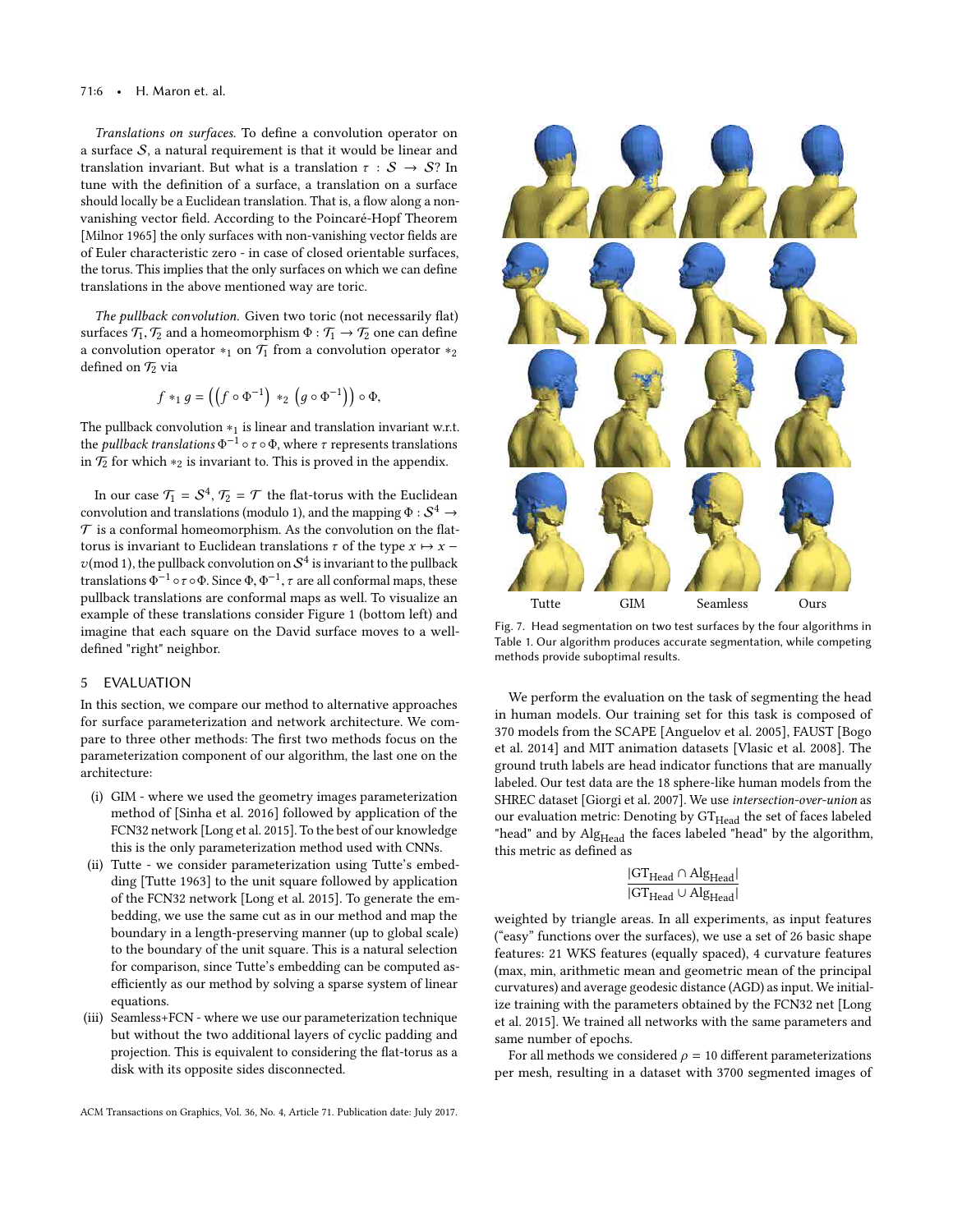|                          | intersection-over-union |
|--------------------------|-------------------------|
| 1. Geometry images + FCN | 0.625                   |
| $2.$ Tutte + FCN         | 0.567                   |
| 3. Seamless + FCN        | 0.503                   |
| 4. Ours                  | 0.710                   |

Table 1. Evaluation of CNN on surfaces with different parameterization methods and network architectures.

| method #feat |     | features used             | accuracy |
|--------------|-----|---------------------------|----------|
| Ours         | 10  | normals, Euclidean, curv. | 81.6%    |
| Guo          | 10  | normals, Euclidean, curv. | 43.6%    |
| Ours         | 26  | WKS, AGD, curv.           | 88.0%    |
| Guo          | 26  | WKS, AGD, curv.           | 76.0%    |
| Guo          | 600 | HKS, WKS, AGD, curv.      | 87.8%    |
|              |     |                           |          |

Table 2. Semantic segmentation results.



Fig. 8. Examples from the semantic segmentation training set.

eterization weighting: scale dependent (like in our method), and size  $512 \times 512$ . For all methods excluding GIM, the different parameterizations correspond to  $\rho = 10$  choices of triplets. For GIM the different parameterizations correspond to 10 uniform rotations around the polar axis of the sphere as suggested in [Sinha et al. 2016]. All networks converged after 20 epochs. For GIM we tried applying aggregation like in Eq. (6) with two choices of paramuniform (all predictions get the same weight). The rationale in the second version is that GIM uses area preserving parameterizations so theoretically no scaling is introduced. Both aggregation methods produced the same results.

Table 1 summarizes the results. Our method achieves superior results with respect to all alternatives. The results indicate that the layers added to the network to account for the flat-torus topology indeed play an important role.

Figure 7 shows results of the head segmentation task of the four algorithms on two different models from the test set. The first two rows show the first model from two viewing directions, and the third and fourth rows show the second model. For both models our segmentation was satisfactory while the segmentation of the remaining methods was suboptimal. The small variability in the head shape in our parametric space, as well invariance to cuts that could pass through the head, allow our method to learn the head function to a greater accuracy.

In an additional experiment we replaced the weighted aggregation method described in (6) with maximal aggregation method and found that the performance of all methods degraded, with our algorithm still providing superior results to the alternative methods.

## 6 APPLICATIONS

In this section we demonstrate the usefulness of our method for two applications: semantic segmentation and automatic landmark detection on anatomical surfaces.

Fig. 9. Results of our method for human body segmentation. Bottom right: Failure case where part of the thigh was incorrectly identified.

## 6.1 Semantic segmentation of surfaces

We applied our algorithm to the task of semantic segmentation of human models. As training data we used 370 models from SCAPE, FAUST, MIT (excluding two classes which are not suitable for fullbody segmentation), and Adobe Fuse [fus 2016]. All models are manually segmented into eight labels according to the labels in [Kalogerakis et al. 2010]. Our test set is again the 18 models from the SHREC07 dataset in human category (all sphere-like models). Note that, in contrast with previous works, the training set does not include any models from the SHREC07 dataset which we use solely for testing. Figure 8 shows examples from the training set.

We generated data from 300 triplets per model in the training set which resulted in approximately 110K segmented images. The networks converged after 30-50 epoches. We compared our method to the state-of-the-art CNN method for mesh segmentation [Guo et al. 2015]. Both methods were trained on the same training data. Gou et al. also use convolutional nets, but on per-triangle features reshaped to a square grid. These convolutions do not enable aggregating information from nearby regions on the surface, so to get global context Guo et al. need to leverage global features. The training set for Guo et al. was created by randomly sampling <sup>∼</sup> <sup>360</sup>k triangles from the set of training models. We applied their method with different sets of training features (ranging from 10 to 600) and as shown in Table 2 their performance drops considerably as the number of training features decreases; accuracy is measured as ratio of correctly labeled triangles, weighted by triangle areas. In contrast, our method can learn features by leveraging convolution defined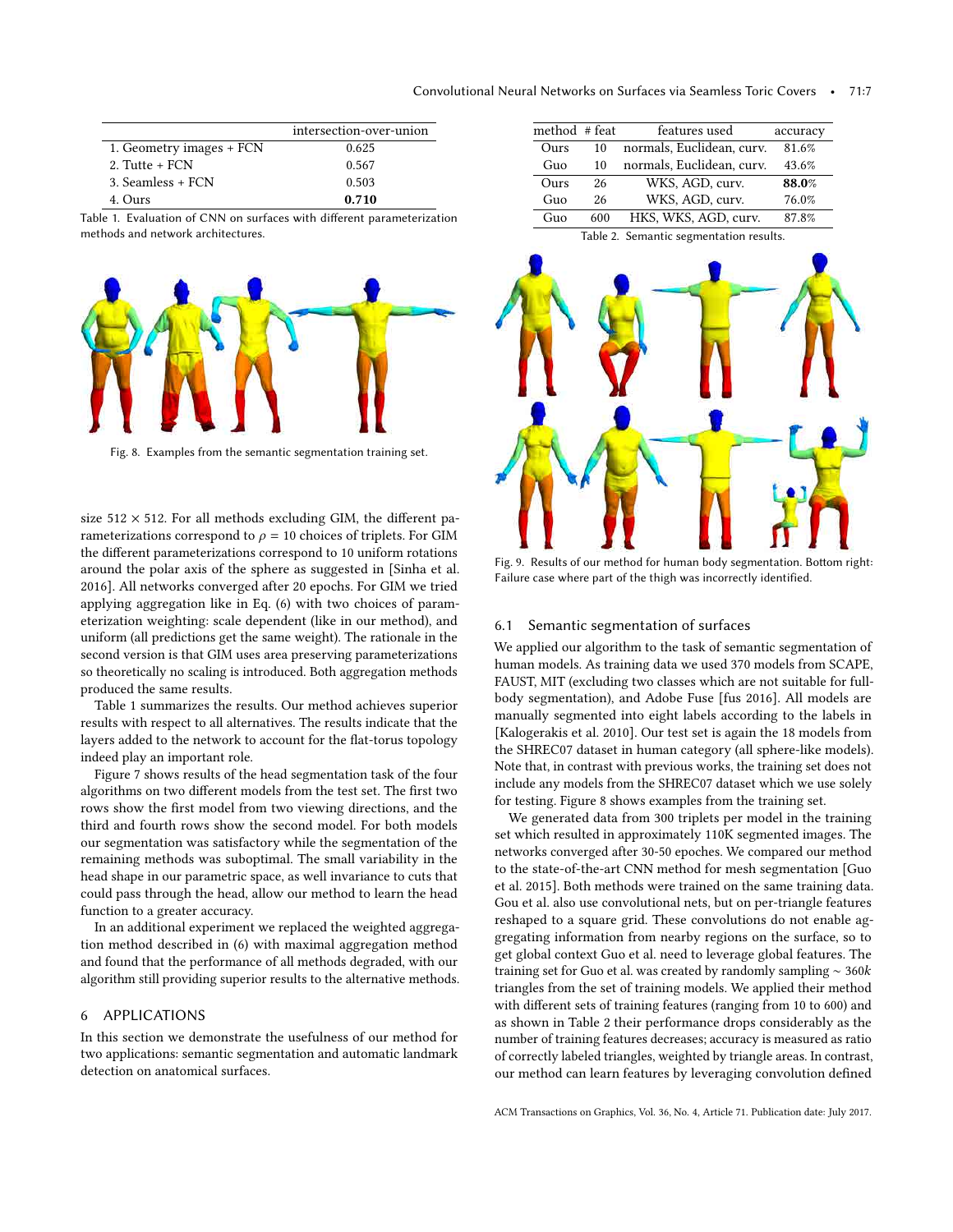

Fig. 10. Average result of human body segmentation as a function of the number of triplets used in the prediction (using 26 features on the SHREC07 dataset).



Fig. 11. Results of our algorithm trained solely on human body semantic segmentation applied to surfaces from other classes. Note that the method still produces semantic plausible results, which demonstrates the strong generalization power of the method.

over the surface, demonstrating consistently better performance with the same number of features. In fact, our method, using only 26 features, modestly outperforms the method of Guo et al. with 600 features, see Table 2 (for evaluation we used  $\rho = 260/480$  triplets for <sup>26</sup>/<sup>10</sup> features, respectively). Figure 9 shows several results obtained with our algorithm.

Figure 10 shows the segmentation accuracy for the above 26 feature experiment as a function of the number of triplets  $\rho$  used for aggregation. Using 5 triplets already provides meaningful results, while 10 triplets are almost identical to the final result with ∼ 300 triplets.

Figure 11 shows successful application of the human segmentation method to shapes from other classes: robot [Yob 2016], armadillo and four-legged [Giorgi et al. 2007]. Note that although the training set contains only standard human segmentation data (see Figure 8), the network still produces plausible segmentations on this very different set of models. This demonstrates the robustness and generalization power of our method.

The robot example also demonstrates a possible way to bypass the sphere topology restriction of our method: In this case the input surface contains multiple connected components and non-manifold edges. We approximated the input with a genus-0 surface using a simple reconstruction algorithm [Zhao et al. 2000] and applied our method to it. The result (shown on the approximated surface) is plausible.



Fig. 12. Landmark detection in anatomical surfaces. Results on the test set are shown; in dashed rectangle we show ground-truth for the tooth in the middle of the first row.

## 6.2 Landmark detection on anatomical surfaces

Our algorithm can be applied to automatic landmark detection on 3D shapes in general and on biological data in particular. Here we show results of an experiment we conducted on models of animal teeth from the [Boyer et al. 2011] dataset. On each tooth 6 biologically significant landmarks where manually marked by experts. Our task here is to detect these landmarks on an unseen tooth. For this purpose we took 81 teeth from this dataset, converted them to sphere topology using [Ju 2004] and marked each landmark area using a geodesic disk of constant radius. We trained on a random subset of 73 teeth and tested on 8 models. For each tooth we generated 125 triplets, resulting in a training set of approximately 9K images. For the input "easy" function we only used curvature and (the logarithm of) the conformal scale factor. The network converged after 50 epoches.

Figure 12 shows the results we obtained on all eight test models. In a dashed rectangle we show the ground-truth labeling for the tooth in the middle of the first row. Although we used only a fivedimensional vector of basic features our method was successful in identifying most of the landmarks despite the local as-well as global variability in the data.

This dataset contains both right-side as-well as left-side teeth. The landmarks are therefore reflected when comparing right- and left-side teeth. Remarkably, our algorithm is able to correctly label landmarks on both right- and left-side teeth according to their biological meaning and is not "fooled" by their orientation (see the first tooth in the second row).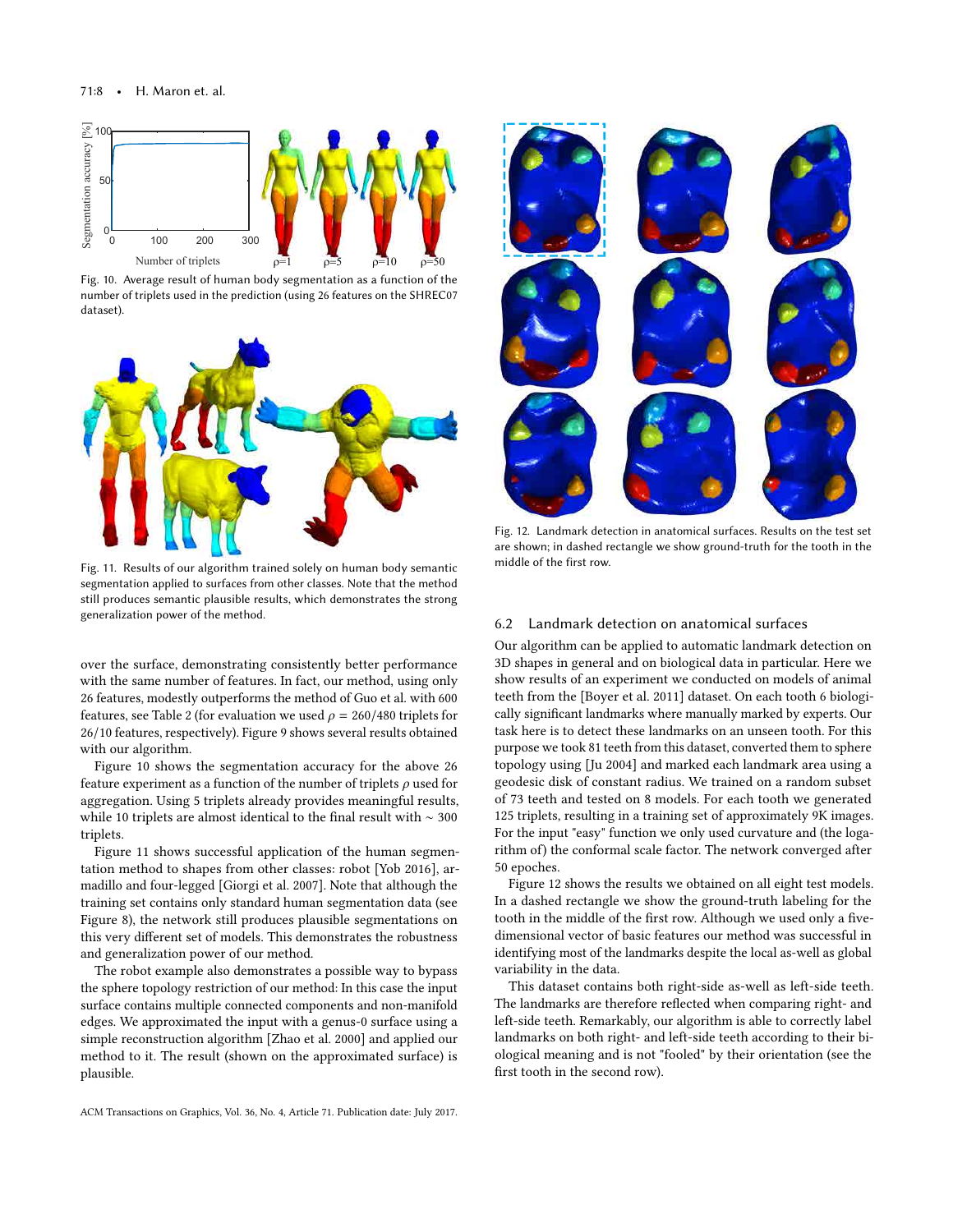

Fig. 13. Quantitative evaluation of the landmarks extracted by our method.

In the bottom row of Figure 12, one of the landmark areas in the first tooth from the left is small, but is still detected. In the middle tooth 5/6 landmarks were detected successfully and one is missing (possibly due to the lack of the ridge on which the missing landmark is usually marked). In the last tooth on the right only one landmark was detected successfully. The failure in this case may be related to the fact that both the genus of the animal and the specific peak structure are not represented in the training set [Maier 1984]. This experiment further demonstrates the ability of our method to learn high-level semantic data from low-level information on the surface.

Using the output of our algorithm, we extract the point landmarks by computing the geodesic centroid of each label. Figure 13 shows a quantitative evaluation of the keypoints we extracted using the above method compared to ground truth. We plot the fraction of the predicted points (y-axis) that are within a certain geodesic error threshold of their true position (x-axis). We compared our algorithm to a baseline random forest classifier [Breiman 2001] (using maltab's implementation) which was recently shown to be a successful classifier for shape analysis problems [Rodolà et al. 2014]. The input per-face feature vectors consisted of the 600 WKS, HKS, curvature and AGD as before, with additional (logarithm of) the conformal scale factor generate with 125 triplet (generated as above). We tried two versions - the first with 50 trees and 73K sampled faces and the second with 100 trees and 292K sampled faces. Our algorithm was able to extract more accurate landmarks despite the large number and expressive power of the features fed to the baseline.

In Figure 14 we show a smooth bijective map between a pair of teeth obtained by interpolating the 6 landmarks identified by our method. The map was obtained using the method of [Aigerman and Lipman 2016]. This provides a fully automatic pipeline for producing semantically correct mappings between biological surfaces.

## 6.3 Timing

We present average running times. Computing the parameterization on a mesh with 12.5K vertices takes 0.862 seconds for a given triplet of cones. Computing the scale factor of the parametrization (used for aggregation) takes 0.534 seconds. The training can process about one image with 5-26 channels per second for a single GPU in Nvidia K80. We used three such dual GPUs which made the training 6 times faster. For a dataset containing 110k images (as in the full segmentation experiment) a single epoch takes about 5 hours. Feedforward calculation in the network (using a single GPU of Nvidia K80) takes 0.35 seconds on average for a single image with 5-26 channels. Full prediction for a single triplet (feed-forward and pullback of functions to the surface) takes about 2.94 seconds, and this process can be parallelized for multiple triplets. Consequently, in



Fig. 14. A visualization of a map between teeth obtained by interpolating the correspondence between the 6 landmarks found automatically by our method.

case of sequential runs, a prediction on a single model with 1/10/50 triples takes 3/30/150 seconds. Using 50 triples, it takes 45 minutes to calculate predictions on the human class of SHREC07 and 20 minutes on the teeth dataset. These experiments were done on an Intel Xeon E5 CPU with 64GB of RAM.

#### 7 CONCLUSION

We presented a methodology and an algorithm for applying deep convolutional neural networks to geometric surfaces. The algorithm is based on seamless, conformal mapping of surfaces to the flat-torus on which convolution is well defined. Standard CNN architecture can then be used with minor modifications to perform supervised learning on the flat-torus. We demonstrated the usefulness of our approach for semantic segmentation and automatic landmark detection on anatomical surfaces, and showed it compares favorably to competing methods.

A limitation of our technique is that it assumes the input shape is a mesh with a sphere-like topology. An interesting direction for future work is extending our method to meshes with arbitrary topologies. This problem is especially interesting since in certain cases shapes from the same semantic class may have different genus. Another limitation is that currently aggregation is done as a separate post-process step and not as a part of the CNN optimization. An interesting future work in this regard is to incorporate the aggregation in the learning stage and produce end-to-end learning framework.

## 8 ACKNOWLEDGEMENTS

This research was supported in part by the European Research Council (ERC Starting Grant "Surf-Comp", Grant No. 307754), I-CORE program of the Israel PBC and ISF (Grant No. 4/11). The authors would like to thank Ayan Sinha and Karthik Ramani for sharing their code, Shahar Kovalsky and Julia Winchester for providing biological insights, and the anonymous reviewers for their useful comments and suggestions.

## REFERENCES

- 2016. Adobe Fuse 3D Characters. https://www.mixamo.com. (2016). Accessed: 2016- 10-15.
- 2016. Yobi3d free 3d model search engine. https://www.yobi3d.com. (2016). Accessed: 2016-10-15.